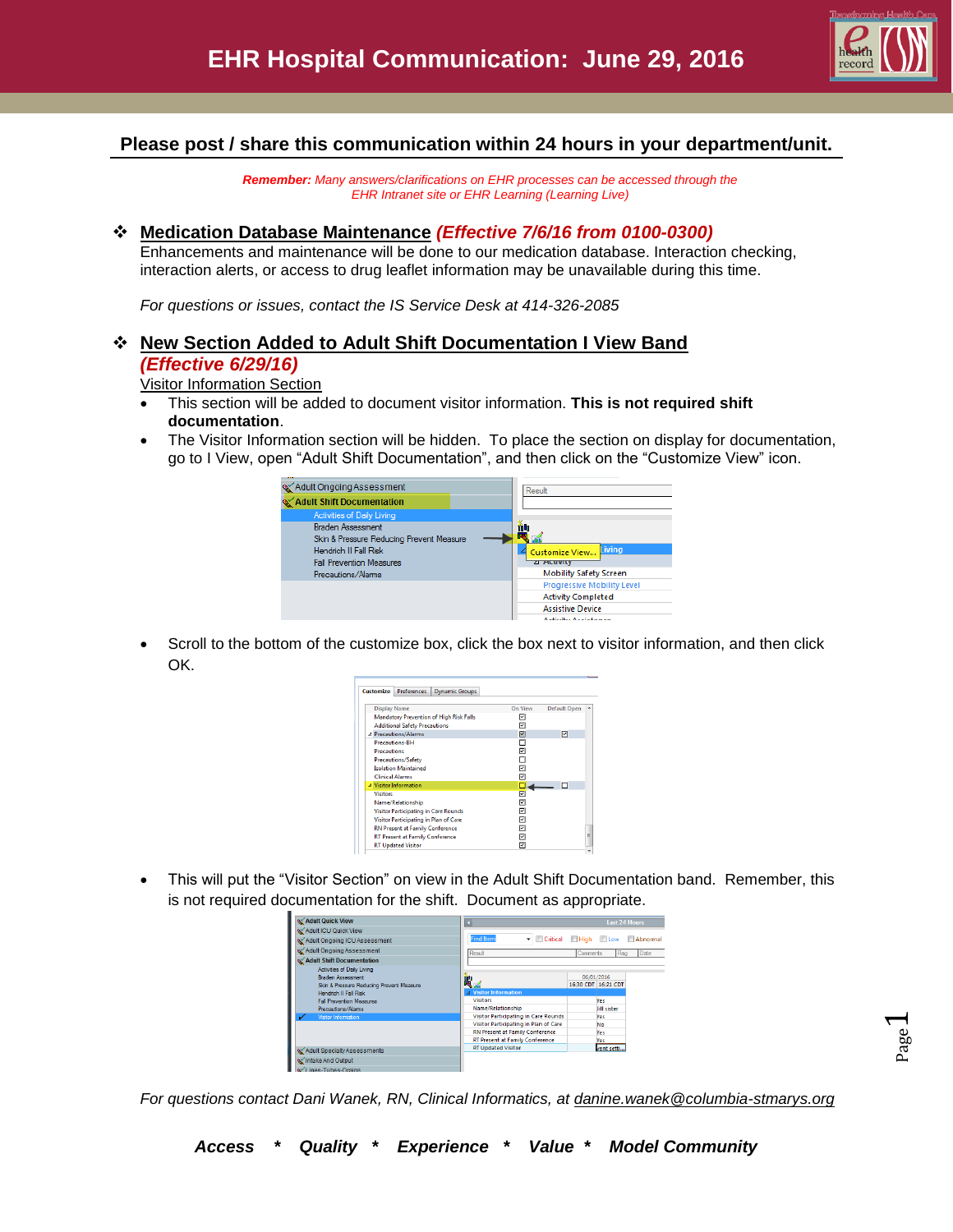

- **Addition to the Stroke/VTE Education Section in the Multidisciplinary D/C Plan/ Summary AND Education Section on the Quality Measure: VTE Education PowerForm** *(Effective 6/29/16)*
	- This is the current state view of the 4 warfarin questions

| Was the Patient or Caregiver Given Discharge Instructions | Was the Patient or Caregiver Given Discharge Instructions    |
|-----------------------------------------------------------|--------------------------------------------------------------|
| on Compliance Issues Related to Warfarin Prescribed       | on Dietary Advice Related to Warfarin Prescribed after       |
| after Discharge?                                          | Discharge?                                                   |
| $\cap$ Yes                                                | IO Yes                                                       |
| $\bigcap$ No                                              | $\bigcap$ No.                                                |
| Was the Patient or Caregiver Given Discharge Instructions | Was the Patient or Caregiver Given Discharge Instructions on |
| on Follow-up Monitoring Related to Warfarin Prescribed    | the Potential for Adverse Drug Reactions and Interactions    |
| after Discharge?                                          | Related to Warfarin Prescribed after Discharge?              |
| IO Yes                                                    | IO Yes                                                       |
| $\bigcap$ No                                              | $\bigcap$ No                                                 |

This will be the new view with added warfarin questions due to CMS.

| Was the Patient or Caregiver Given Discharge Instructions                                  | Was the Patient or Caregiver Given Discharge Instructions    |  |  |  |
|--------------------------------------------------------------------------------------------|--------------------------------------------------------------|--|--|--|
| on Compliance Issues Related to Warfarin Prescribed                                        | on Dietary Advice Related to Warfarin Prescribed after       |  |  |  |
| after Discharge?                                                                           | Discharge?                                                   |  |  |  |
| IO Yes                                                                                     | O Yes                                                        |  |  |  |
| O Patient/Caregiver refused                                                                | O Patient/Caregiver refused                                  |  |  |  |
| $\bigcirc$ No                                                                              | $\bigcap$ No                                                 |  |  |  |
| Was the Patient or Caregiver Given Discharge Instructions                                  | Was the Patient or Caregiver Given Discharge Instructions on |  |  |  |
| on Follow-up Monitoring Related to Warfarin Prescribed                                     | the Potential for Adverse Drug Reactions and Interactions    |  |  |  |
| after Discharge?                                                                           | Related to Warfarin Prescribed after Discharge?              |  |  |  |
| O Yes                                                                                      | O Yes                                                        |  |  |  |
| O Patient/Caregiver refused                                                                | O Patient/Caregiver refused                                  |  |  |  |
| $\bigcap$ No                                                                               | $\bigcap$ No                                                 |  |  |  |
| Patient/Caregiver Given Written Discharge Instructions                                     | Written Discharge Instructions Address Potential Adverse     |  |  |  |
| <b>About Warfarin</b>                                                                      | <b>Drug Reactions</b>                                        |  |  |  |
| $\cap$ Yes<br>◯ Patient/Caregiver refused<br>O No                                          | $O$ No.<br>O Yes                                             |  |  |  |
| Written Discharge Instructions Address Potential Drug<br><b>Interactions</b>               | Written Discharge Instructions Address INR Monitoring        |  |  |  |
| $O$ No.                                                                                    | O Yes                                                        |  |  |  |
| IO Yes                                                                                     | $\bigcirc$ No                                                |  |  |  |
| Written Discharge Instructions Address Medication                                          | Written Discharge Instructions Address Vitamin K Dietary     |  |  |  |
| <b>Compliance</b>                                                                          | <b>Management</b>                                            |  |  |  |
| $\circ$ Yes                                                                                | O Yes                                                        |  |  |  |
| $O$ No.                                                                                    | $O$ No.                                                      |  |  |  |
| <b>Written Discharge Instructions Address Recommendations to</b><br><b>Not Change Diet</b> | Written Discharge Instructions Address Follow-up Monitoring  |  |  |  |
| l∩ Yes                                                                                     | $O$ No                                                       |  |  |  |
| $\bigcap$ No                                                                               | $\circ$ Yes                                                  |  |  |  |

*For questions contact Dani Wanek, RN at [danine.wanek@columbia-stmarys.org](mailto:danine.wanek@columbia-stmarys.org)*

## **Radiology Orders – Reason for exam: Other** *(Effective 7/11/16)*

Radiology orders placed with a "Reason for Exam – DCP: Other (use special instructions)" will now require completing the "Special Instructions:" field.

| to Sign<br><b>FBB</b><br>CT Head or Brain w/o Contrast<br><b>Order</b><br>06/27/2016 11:04<br>Start Date 06/27/2016 11:04:00 CDT Routine, Other (use special instructions).<br>m<br>$\epsilon$<br>E Details for CT Head or Brain w/o Contrast<br>Details   Details Order Comments   Diagnoses<br>$\mathbbmss{1}$ $\lesssim$<br>中宫礼<br>1104<br>Hal<br>÷ CDT<br>"Requested Start Date and Time: 22222013<br>"Priority: Routine<br>v.<br>"Reason For Exam - DCP: Other (use special instructions)"<br>Exam needed by::<br>×.<br>"Transport mode: Ambulatory<br>٠ | $(9)$ = $9$<br>Order Name |  | Status | Start | Details |  |  |
|---------------------------------------------------------------------------------------------------------------------------------------------------------------------------------------------------------------------------------------------------------------------------------------------------------------------------------------------------------------------------------------------------------------------------------------------------------------------------------------------------------------------------------------------------------------|---------------------------|--|--------|-------|---------|--|--|
|                                                                                                                                                                                                                                                                                                                                                                                                                                                                                                                                                               |                           |  |        |       |         |  |  |
|                                                                                                                                                                                                                                                                                                                                                                                                                                                                                                                                                               |                           |  |        |       |         |  |  |
|                                                                                                                                                                                                                                                                                                                                                                                                                                                                                                                                                               |                           |  |        |       |         |  |  |
|                                                                                                                                                                                                                                                                                                                                                                                                                                                                                                                                                               |                           |  |        |       |         |  |  |
|                                                                                                                                                                                                                                                                                                                                                                                                                                                                                                                                                               |                           |  |        |       |         |  |  |
|                                                                                                                                                                                                                                                                                                                                                                                                                                                                                                                                                               |                           |  |        |       |         |  |  |
|                                                                                                                                                                                                                                                                                                                                                                                                                                                                                                                                                               |                           |  |        |       |         |  |  |
|                                                                                                                                                                                                                                                                                                                                                                                                                                                                                                                                                               |                           |  |        |       |         |  |  |
|                                                                                                                                                                                                                                                                                                                                                                                                                                                                                                                                                               |                           |  |        |       |         |  |  |
|                                                                                                                                                                                                                                                                                                                                                                                                                                                                                                                                                               | Consulting physician:     |  |        |       |         |  |  |
| "Patient has IV: No<br>"Patient on O2: No<br>$\check{~}$<br>×                                                                                                                                                                                                                                                                                                                                                                                                                                                                                                 |                           |  |        |       |         |  |  |
| "Isolation Code: Standard<br>Special Instructions:<br>۰                                                                                                                                                                                                                                                                                                                                                                                                                                                                                                       |                           |  |        |       |         |  |  |